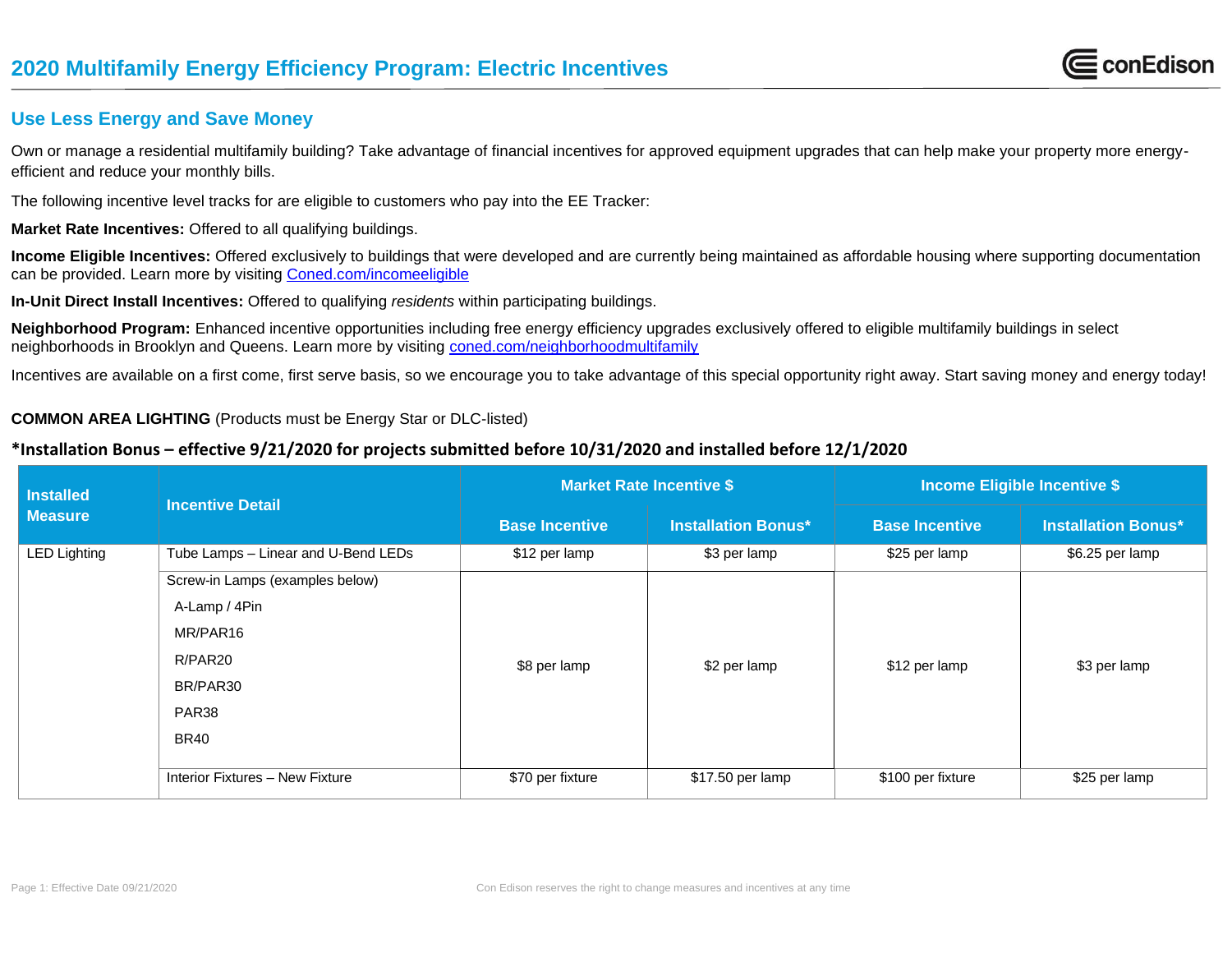| <b>Installed</b>         | <b>Incentive Detail</b>                                                                               | <b>Market Rate Incentive \$</b>                                 |                            | <b>Income Eligible Incentive \$</b> |                            |
|--------------------------|-------------------------------------------------------------------------------------------------------|-----------------------------------------------------------------|----------------------------|-------------------------------------|----------------------------|
| <b>Measure</b>           |                                                                                                       | <b>Base Incentive</b>                                           | <b>Installation Bonus*</b> | <b>Base Incentive</b>               | <b>Installation Bonus*</b> |
| <b>LED Lighting</b>      | Exterior Fixtures - New Fixture                                                                       |                                                                 |                            |                                     |                            |
|                          | Less than or equal to 100 W                                                                           | \$100 per fixture                                               | \$25 per fixture           | \$150 per fixture                   | \$37.50 per fixture        |
|                          | Over 100 W                                                                                            | \$150 per fixture                                               | \$37.50 per fixture        | \$200 per fixture                   | \$50 per fixture           |
|                          | Exit signs $<$ 5 watts                                                                                | \$10 per sign                                                   | $$2.50$ per sign           | \$20 per sign                       | \$5 per sign               |
| <b>Lighting Controls</b> | Bi-level fixtures (LED)                                                                               |                                                                 |                            |                                     |                            |
|                          | Stairwell, Corridor, Parking Garage                                                                   | \$80 per fixture                                                | \$20 per fixture           | \$120 per fixture                   | \$30 per fixture           |
|                          | Parking Lot                                                                                           | \$70 per fixture                                                | \$17.50 per fixture        | \$100 per fixture                   | \$25 per fixture           |
|                          | Occupancy sensors - infrared, ultrasonic, and<br>high-frequency                                       | \$25 per sensor (\$6.25 installation bonus)                     |                            |                                     |                            |
| <b>Miscellaneous</b>     | Relamp and reballasting, retrofit kits<br>(Includes exterior relamp and 8-foot linear)<br>conversion) | 50% of fixture replacement incentive (12.5% installation bonus) |                            |                                     |                            |

CconEdison

### **CUSTOM MEASURES**

| l Installed Measure           | <b>Incentive Detail</b>                                                                                                                                                                                                                                                                                                         | <b>Market Rate Incentive</b> | <b>Income Eligible</b><br><b>Incentive \$</b> |
|-------------------------------|---------------------------------------------------------------------------------------------------------------------------------------------------------------------------------------------------------------------------------------------------------------------------------------------------------------------------------|------------------------------|-----------------------------------------------|
| Unitary Controls Incentive    | Any non-central building system control projects (e.g. wifi thermostats connected to an<br>in-unit ptac or pthp) may be submitted as a custom project. All projects are subject to<br>Con Ed pre-approval, final custom measure eligibility, and savings and incentives are<br>determined at the sole discretion of Con Edison. | \$0.16 per kWh               |                                               |
| Custom non-lighting Incentive | Other energy efficiency upgrades not listed in this document may be eligible for<br>performance-based Custom incentives. Final custom measure eligibility, savings and<br>incentives are determined at the sole discretion of Con Edison.                                                                                       | \$0.60 per kWh               | \$0.75 per kWh                                |

All projects must be installed by November 15, 2020. Any projects not completed by this deadline may be subject to de-commitment. All savings calculations are subject to Con Edison Measurement & Verification review and incentives cannot exceed 70% of the customer's project cost. (All custom projects must follow the custom measure requirements/application submittal checklist)